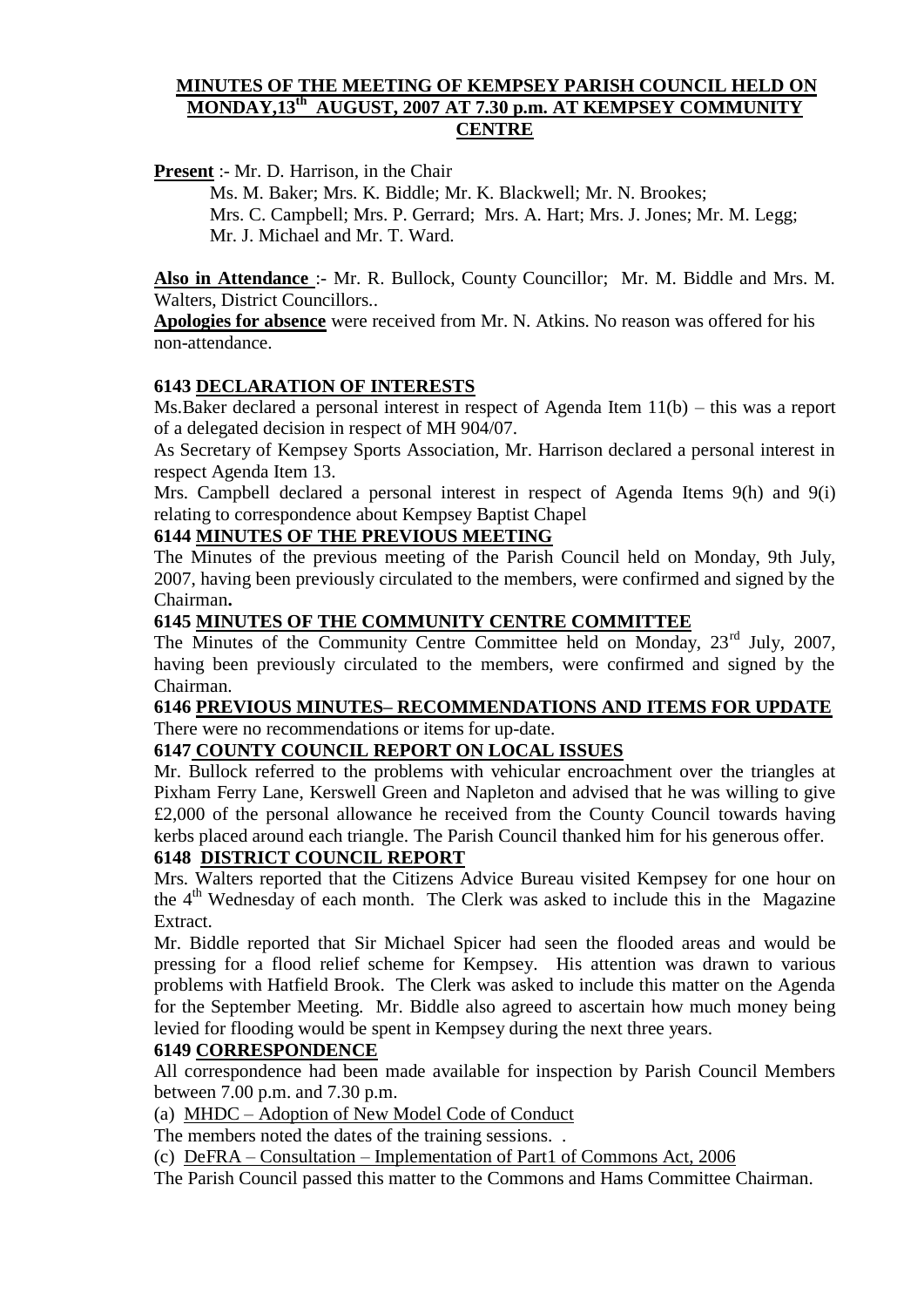(d) Mr. C.J. Styles – Parking at Kings Hill

The Parish Council resolved to refer this matter to the County Council.

(f) WSE Ltd. – High Voltage Line across Normoor and Ashmoor Commons

The Parish Council passed this matter to the Commons and Hams Committee Chairman.

(g) Clement Keys – Annual Return for 2006/2007

The Parish Council noted that an un-qualified audit opinion had been given.

(h) Mrs. J. Lewis and (i) Mr. & Mrs. Jones – Kempsey Baptist Chapel

Mrs. Campbell had previously declared an interest in this matter but did not leave the room whilst it was discussed. The Parish Council agreed that the letters should be attached to the existing file in respect of the Baptist Chapel for future reference when any further planning application was received.

(j) MHDC – Section 106 Agreements – Letters from Solicitor and Planning Officer

The Parish Council were not satisfied with the responses received and agreed to re-iterate their request to have input in the very early discussions about Section 106 Agreements.

(k) WCC – Planning permission for Reclamation Site at Norton

The Chairman reported that he had read the document which contained 42 planning conditions.

(m) South Worcs. Joint Core Strategy – Issues & Options – Feedback

The Clerk was asked to point out that the letter was dated  $26<sup>th</sup>$  July, was not posted until 31st July, was posted by second class post and, consequently was not received until  $2<sup>nd</sup>$ August. The response to the letter had to be made by  $3<sup>rd</sup>$  August so the Parish Council had only been given one day in which to make any comments

(n) (o) (p) (q) Mrs. J. Smith,Mr. R. Allsopp,Mrs. L. Jones & Mr. D. Corns–Hatfield Brook The Clerk was asked to refer these emails to the Environment Agency.

## **6150 ENVIRONMENT COMMITTEE**

(a) Crown Area Bus Stop – Amenities Area

The Parish Council noted that a response was still awaited from the County Council.

(b) Taylors Lane – One Way System

The Clerk reported on the meeting with Mr. Wallace from the County Council. The proposed one way system had now been abandoned due to the postponement of the Powick Bridge works.

(c) MHDC – Lengthsman -Litter Picking in Kempsey

The Parish Council noted that the Agreement for a further three-month scheme on a prorata basis with the District Council had been signed by the Clerk and Chairman.

## **6151 PLANNING REPORT**

(a) For Report:-

MH 1173/07 and MH 1174/07 – The Talbot Public House – Creation of extra covered external drinking area (Full and Listed Building Consent) – Objection to both applications. (b) Planning Comments to MHDC under Delegated Powers

MH 962/07 – Selbourne Meadow, Napleton Lane – New secure garage, workshop and store (Full) – No objections but some concerns

MH 904/07 – 23 Old Road North – Enlargement of existing ensuit bathroom and provision of first floor dormer (Full) - No objections

MH 1001/07 and MH 1002/07 – Draycott Lodge, Main Road – Extension to form garden room and pool house (Full and Listed Building Consent) – No objections

## **6152 COMMONS AND HAMS COMMITTEE REPORT**

(a) Delegated Decision re Common Gate Post

The Committee Chairman reported that the gate post at Common Farm entrance to Kempsey Common had been snapped the post off. An estimate in the sum of £250 had been obtained for the supply and installation of a new hard wood post and, under delegated powers, this had been accepted by the Parish Council Chairman, the Parish Council Vice-Chairman and Clerk in consultation with himself. The Parish Council formally approved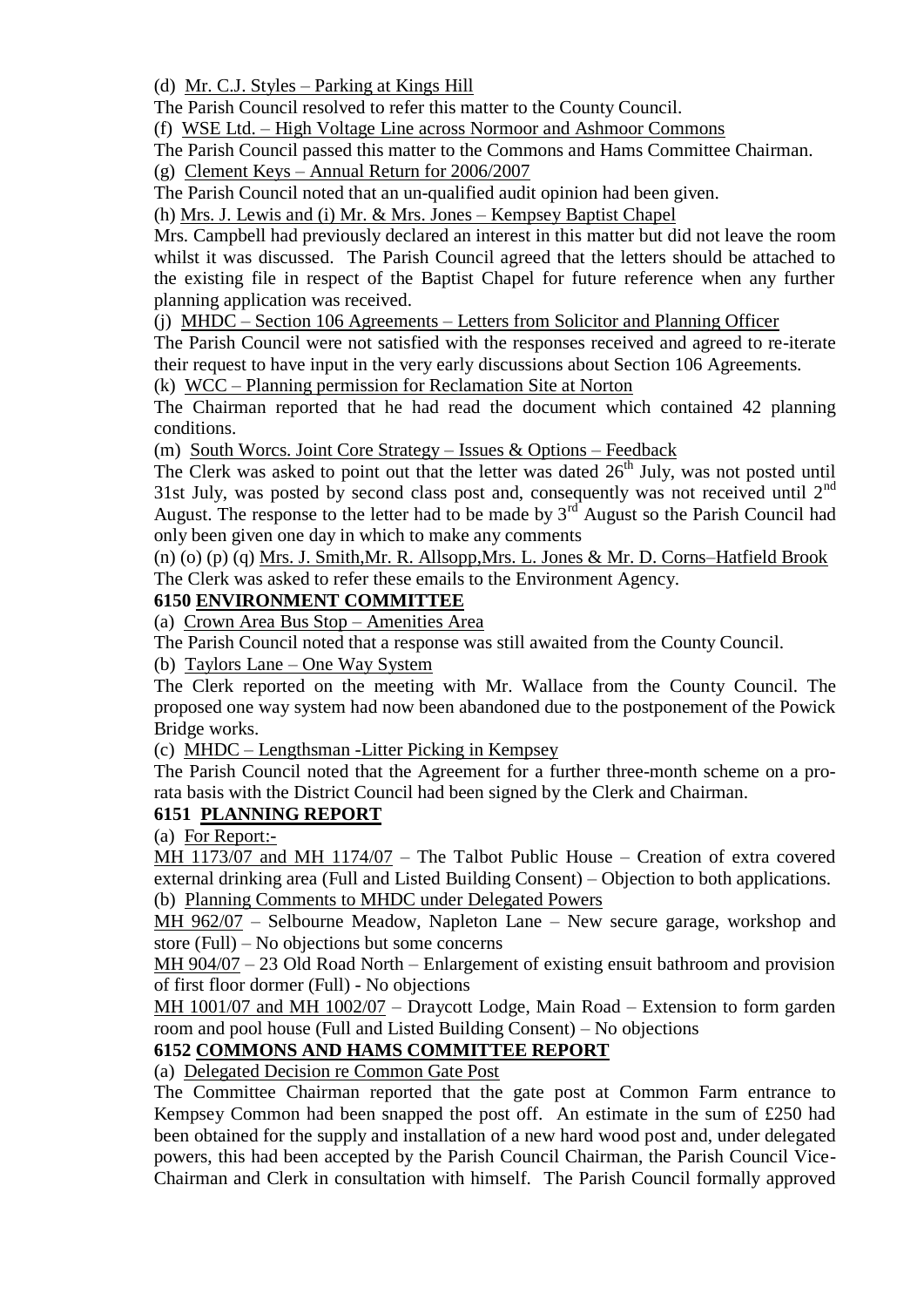this expenditure.

(b) Report on Site Meeting at Kerswell Green

The Committee Chairman gave a brief report on the site meeting.

(c) Cattle on Ashmoor Common

The Committee Chairman outlined the problems which had arisen as a result of cattle escaping from Ashmoor Common. In future, the Parish Council agreed to write to the adjoining landowner whenever residual grazing was being offered on Ashmoor Common. (d) Annual letter to Commoners

The Committee Chairman reported that the annual letter had been sent by Recorded Delivery to residents living adjacent to commons. Some residents had not complied with some aspects of the letter so a follow-up letter would be sent where appropriate.

## **6153 RECREATION COMMITTEE REPORT**

Progress reports on (a) Fencing around children's play area and (b) Fencing on Playing Field

The Parish Council had previously asked that a written progress report should be available from the Committee Chairman on these two matters which had been deferred from the June and July Meetings. The Committee Chairman reported that she hoped that she now had all the information which was needed to submit grant applications for the fencing.

### (c) RoSPA Report on Play Area

The Committee Chairman reported that she had read the comments made in this document. Some of the tiling under the play equipment was lifting and would need to be stuck down again for which an estimate would be needed.

(d) Flying of Model Aircraft and Playing of Golf on Playing Field

The Committee Chairman reported the concerns of Playing Field users about the risk of being hit by either a model aircraft or a golf ball. The Parish Council resolved that both of these activities should be banned. The Clerk was asked to obtain an estimate for 4 signs to be erected at each of the entrances to the Playing Field and in the Pavilion. As a temporary measure, she was asked to provide laminated signs. The Clerk was also asked to include this matter in the Parish Magazine Extract.

## **6154 COMMUNITY CENTRE COMMITTEE REPORT**

The Committee Chairman reported that following on from the recent meeting, a roof inspection had been arranged for  $20<sup>th</sup>$  August.

(a) Delegated Decision re Decorating Works in Foyer

The Committee Chairman reported that only one contractor had submitted estimates for (a) the decoration of the Foyer and the new storage cupboard and (b) the front canopy area. Other contractors advised that they were not available during the two weeks when the Nursery was closed and Room 1 was not needed. The two estimates totaled £873.00. Under delegated powers, these estimates had been accepted by the Parish Council Chairman and the Clerk in consultation with himself. They had been mindful that this would cause the least inconvenience to their tenant and that nearly all the budgeted sum for Community Centre maintenance in the current financial year remained un-spent. The Parish Council formally resolved to approve this expenditure and also noted that the sum of £15.85 which they retained on behalf of the former Community Centre Committee would also be used towards the painting of the new store cupboard.

## **6155 FLOODING IN KEMPSEY**

The Chairman presented a report on the main issues of the recent flooding and thanked everyone who had helped in any way. Mr. Brookes felt that a list should be complied by the Parish Council of vulnerable people and that there should be a meeting to discuss the various problems and issues. Mr. Ward made a request for any photographs of the floods to be made available to the Parish Council for inclusion on the Parish Website. The Clerk was asked to include this item in the Parish Magazine Extract.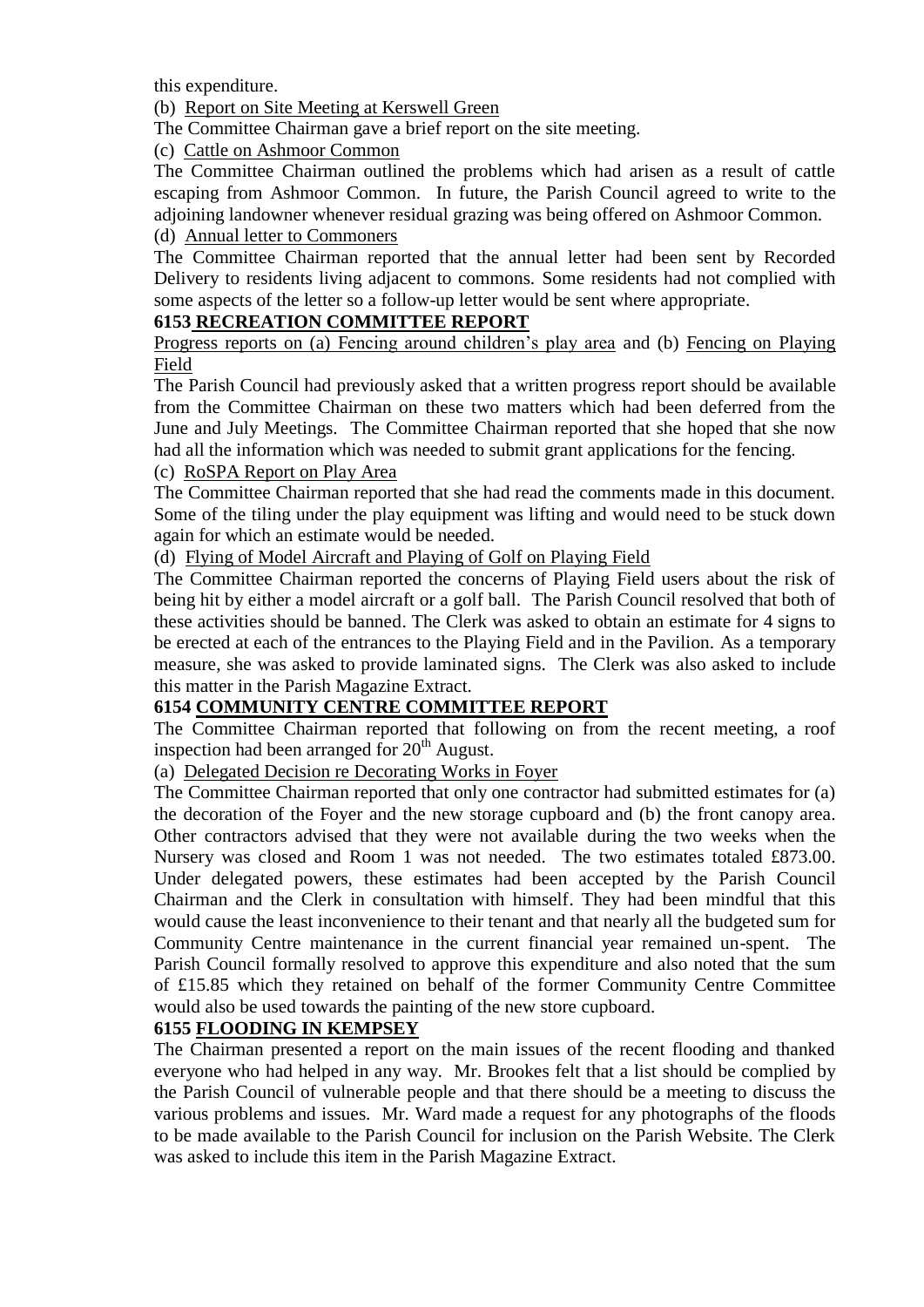## **6156 CLOSURE OF THE LOCAL AMBULANCE CONTROL CENTRE**

The Chairman reported on the proposal to close the local Ambulance Control Centre at Bransford and to have the calls transferred to either Stafford or Brierley Hill. The Parish Council unanimously resolved to write a letter to the NHS Trust expressing their concerns to this proposal as they considered that even with new data and technology, local knowledge was absolutely essential. They were concerned to hear of delays of up to 6 minutes in emergency calls being answered at the Stafford Control Centre, felt that this was totally unacceptable and that it could result in loss of lives.

## **6157 NEW MODEL CODE OF CONDUCT**

The Clerk reminded those present that the District Council had arranged a training session on the new Code of Conduct. The Parish Council resolved to consider the new Model Code of Conduct for Parish and Town Councils, including section 12(2), with a view to adopting it at their September Meeting.

## **6158 RECEIPTS & PAYMENTS/RECONCILIATION OF BALANCES TO 31/7/07**

The receipts and payments/bank reconciliation to 31st July, 2007 had been previously circulated to the members. The Clerk reported that Ms Baker had inspected the accounts for this particular period and had found everything to be in order

## **6159 CONFIRMATION OF ACTION**

The Parish Council ratified payment of the following urgent accounts which had been made under delegated powers :-

Staff salaries for July as shown on the list circulated to Members and annexed to the Signed Minutes

Mrs. S. Cordell – Community Centre Cleaning to 9.7.07 - £50.00

New Farm Grounds Maintenance – Playing Field Mowing - £105.74 (inc. £15.74 VAT) **6160 ACCOUNTS FOR PAYMENT**

The Parish Council resolved to authorise payment of the following accounts :-

Mrs. A.P. Halford - Petty Cash for July - £64.22

Clement Keys – Annual Audit - £470.00 (inc. £70.00 VAT)

City of Worcester – Fix new dog bin - £29.38 (inc. £4.38 VAT)

BT – Office Phone - £106.75 (inc. £15.23 VAT)

Mrs. S. Cordell – Community Centre Cleaning to 6.8.07 - £37.50

High Green Farming Ltd. – Grass Topping - £637.44 (inc. £94.94 VAT)

## **THERE BEING NO FURTHER BUSINESS, THE CHAIRMAN DECLARED THE MEETING CLOSED AT 9.28 p.m.**

Signed at the next ensuing meeting of Kempsey Parish Council

Chairman of such next ensuing meeting